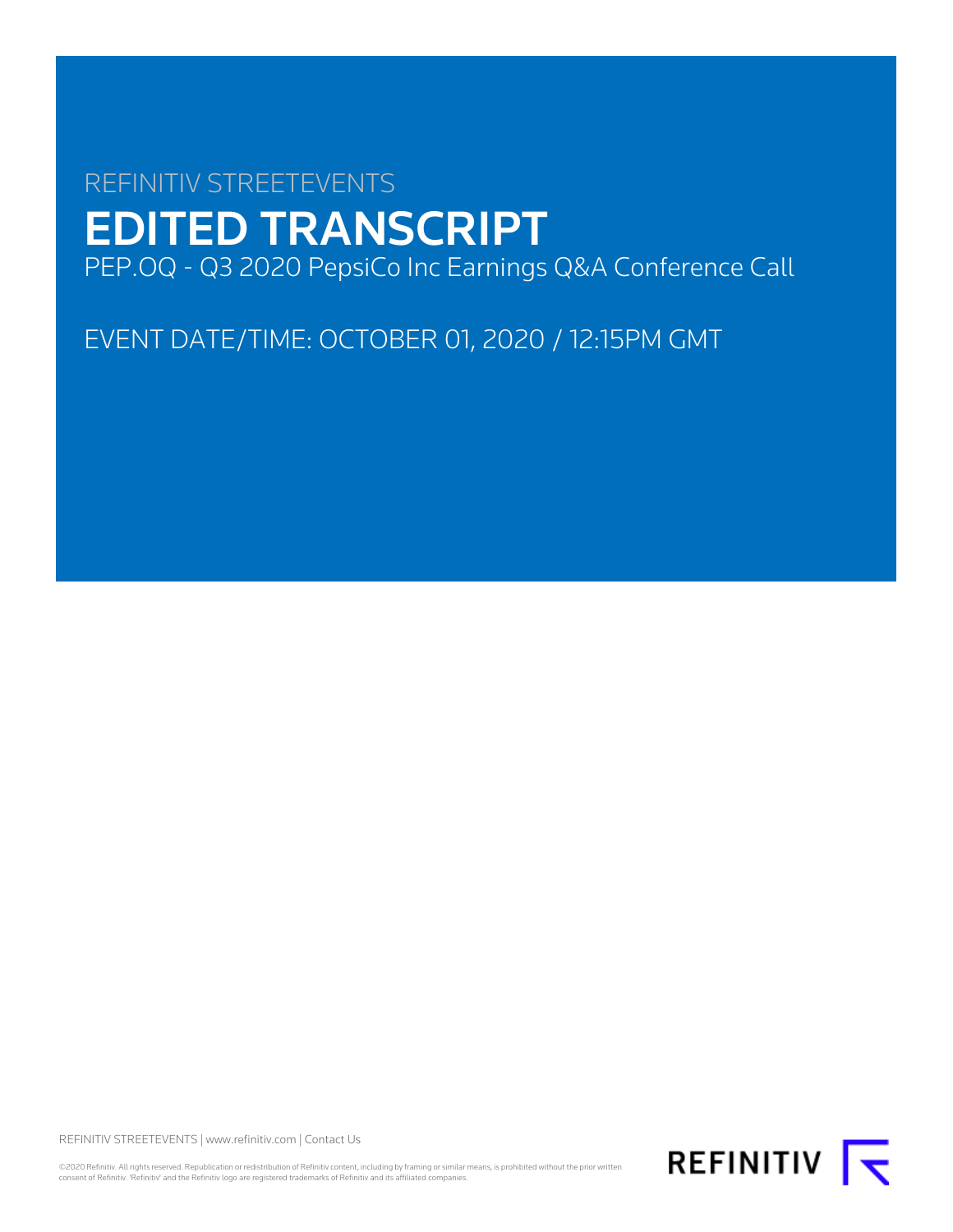# **CORPORATE PARTICIPANTS**

**[Hugh F. Johnston](#page-2-0)** PepsiCo, Inc. - Vice Chairman, Executive VP & CFO **[Ramon Luis Laguarta](#page-2-1)** PepsiCo, Inc. - Chairman & CEO **[Ravi Pamnani](#page-1-0)** PepsiCo, Inc. - SVP of IR

# **CONFERENCE CALL PARTICIPANTS**

**[Andrea Faria Teixeira](#page-3-0)** JPMorgan Chase & Co, Research Division - MD **[Bonnie Lee Herzog](#page-3-1)** Goldman Sachs Group, Inc., Research Division - Research Analyst **[Bryan Douglass Spillane](#page-4-0)** BofA Merrill Lynch, Research Division - MD of Equity Research **[Dara Warren Mohsenian](#page-2-2)** Morgan Stanley, Research Division - MD **[Grant Blandford O'Brien](#page-10-0)** Truist Securities, Inc., Research Division - Associate **[Kaumil S. Gajrawala](#page-7-0)** Crédit Suisse AG, Research Division - MD & Research Analyst **[Kevin Michael Grundy](#page-9-0)** Jefferies LLC, Research Division - Senior VP & Equity Analyst **[Lauren Rae Lieberman](#page-6-0)** Barclays Bank PLC, Research Division - MD & Senior Research Analyst **[Laurent Daniel Grandet](#page-10-1)** Guggenheim Securities, LLC, Research Division - Senior Analyst and MD of the Consumer & Retail Team **[Robert Edward Ottenstein](#page-7-1)** Evercore ISI Institutional Equities, Research Division - Senior MD, Head of Global Beverages Research & Fundamental Research Analyst **[Stephen Robert R. Powers](#page-8-0)** Deutsche Bank AG, Research Division - Research Analyst **[Sunil Harshad Modi](#page-5-0)** RBC Capital Markets, Research Division - MD of Tobacco, Household Products and Beverages & Lead Consumer Staples Analyst

# **PRESENTATION**

#### **Operator**

Good morning, and welcome to PepsiCo's Third Quarter Earnings Question-and-Answer Session. (Operator Instructions) Today's call is being recorded and will be archived at www.pepsico.com.

<span id="page-1-0"></span>It is now my pleasure to introduce Mr. Ravi Pamnani, Senior Vice President of Investor Relations. Mr. Pamnani, you may begin.

# **Ravi Pamnani** - PepsiCo, Inc. - SVP of IR

Thank you, operator. I hope everyone has had a chance this morning to review our press release and prepared comments, both of which are available on our website.

Before we begin, please take note of our cautionary statement. We may make forward-looking statements on today's call, including about our business plans, 2020 outlook and the potential impact of the COVID-19 pandemic on our business. Forward-looking statements inherently involve risks and uncertainties and only reflect our view as of today, and we are under no obligation to update.

When discussing our results, we may refer to non-GAAP measures which exclude certain items from reported results. Please refer to today's earnings release and 10-Q available on pepsico.com for definitions and reconciliations of non-GAAP measures and additional information regarding our results, including a discussion of factors that could cause actual results to materially differ from forward-looking statements.

Joining me today are PepsiCo's Chairman and CEO, Ramon Laguarta; and PepsiCo's Vice Chairman and CFO, Hugh Johnston.

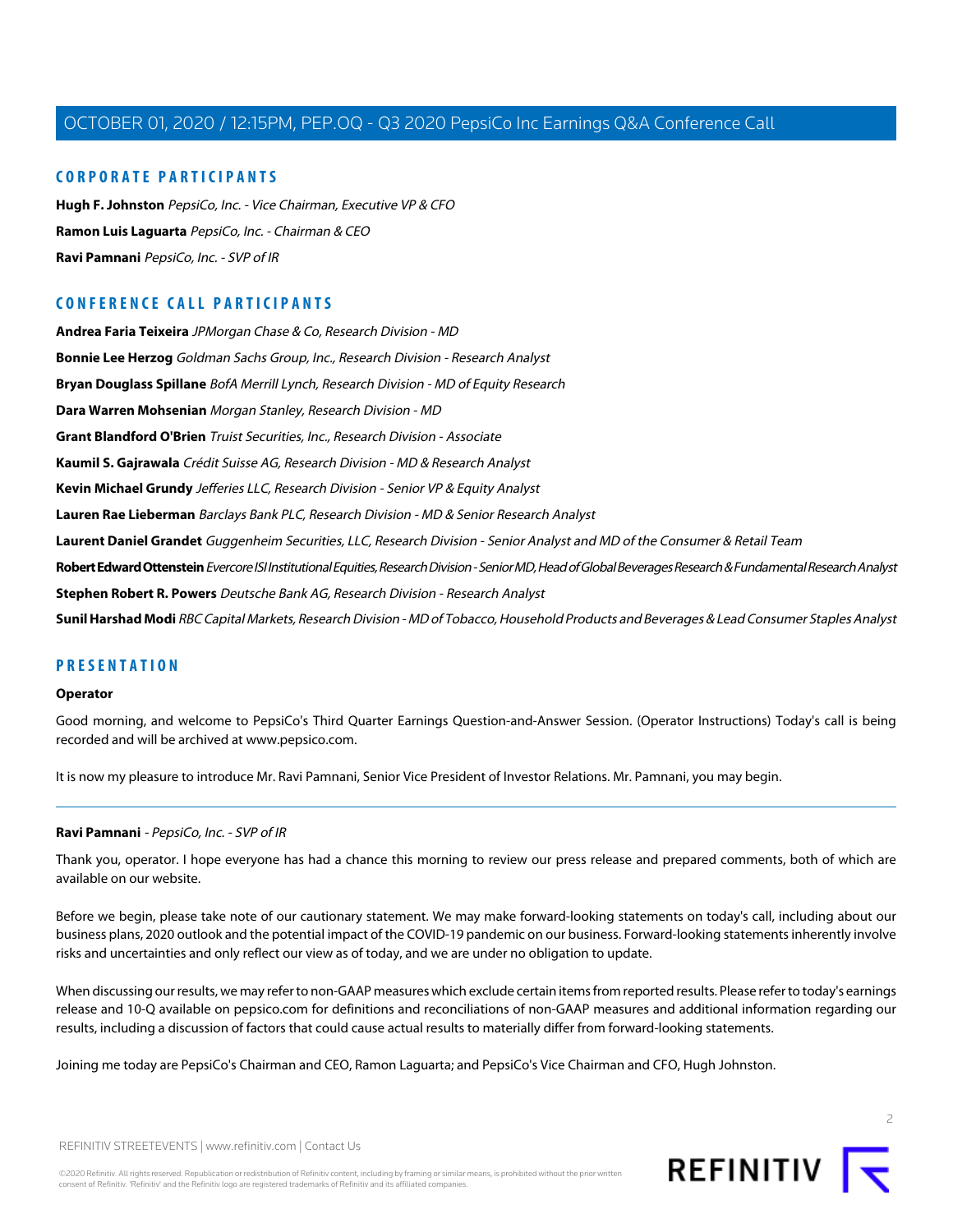(Operator Instructions) And with that, I will turn it over to the operator for the first question.

# **QUESTIONS AND ANSWERS**

# **Operator**

<span id="page-2-2"></span>(Operator Instructions) Our first question comes from the line of Dara Mohsenian of Morgan Stanley.

#### **Dara Warren Mohsenian** - Morgan Stanley, Research Division - MD

<span id="page-2-0"></span>Hi. Can you hear me?

**Hugh F. Johnston** - PepsiCo, Inc. - Vice Chairman, Executive VP & CFO

We can.

## **Dara Warren Mohsenian** - Morgan Stanley, Research Division - MD

Okay, great. So with the better-than-expected results here in Q3 and for full year earnings guidance, we're likely to end up with a pretty solid 2020 earnings result, all things considered, post-COVID. So I know you won't guide explicitly for next year, but just trying to understand at a high level, do you view 2020 as a depressed earnings result and sort of a depressed earnings base that we should see outsized growth off of as we look out to 2021, particularly as COVID costs drop off? Or is your bias more to reinvest any assumed drop-off in COVID cost?

<span id="page-2-1"></span>And perhaps you can just discuss some of the key puts and takes potentially looking out to 2021 relative to what's obviously an abnormal 2020?

#### **Ramon Luis Laguarta** - PepsiCo, Inc. - Chairman & CEO

Okay, Dara. Yes. Listen, we're very happy with the quarter and how our investments are starting to deliver in terms of, I would say, a global market share improvement and sustained top line acceleration, and also how some of that is flowing down to the bottom of the P&L, as you saw in our EPS numbers.

In terms of your question of are we going to keep investing or not? I think you know our philosophy. We've been trying to have sustainable growth for the business, top line, bottom line, very balanced in that respect. I think there are continuous reinvestments required in terms of brands pivoting into new spaces or new capabilities required because of the new ways consumers are shopping, especially around the omni-channel transformation. There are sustainability reinvestments required.

So we're going to continue to run the business in a very balanced way, right? Where we're going to flow to the bottom line along the lines of what we said a couple of years ago when we defined our high single-digit ambition for EPS long term. And -- but makes sure that we don't sacrifice the reinvestments that are required for a company of our scale to remain competitive long term, given what's going on externally.

So that's how we're thinking about the business. Obviously, we'll give you more information in February. We'll know more about how the pandemic evolves, the costs that will still be required to run the business. I would not be assuming at this point that the pandemic cost will go away by next year. I think we'll continue to have to put some costs back into the business to run the business safely.

So more in February, but I just wanted you to get the philosophy, how we're thinking about the long-term reinvestment in the business and the delivery of our EPS on a yearly basis.

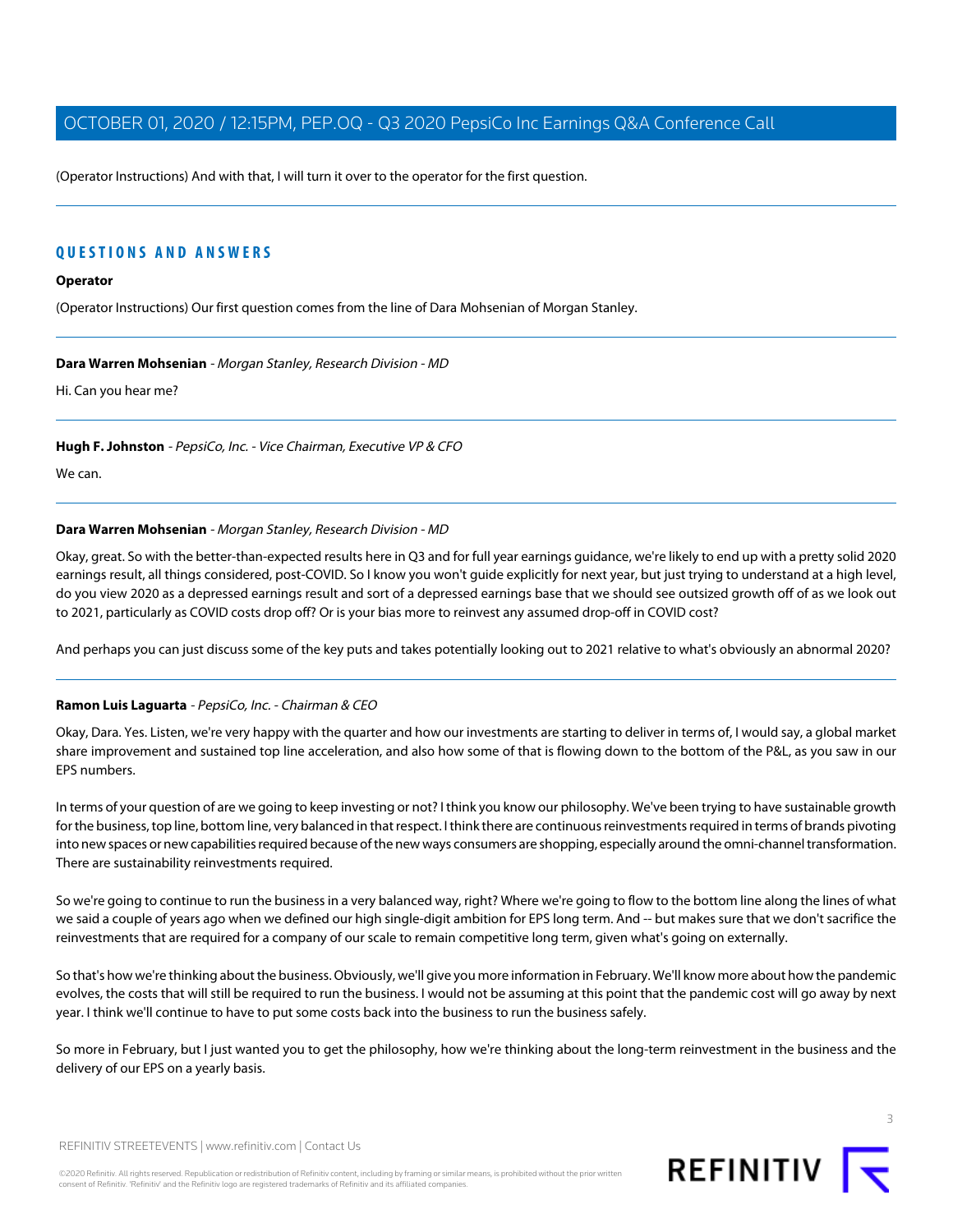#### **Operator**

<span id="page-3-0"></span>Your next question comes from the line of Andrea Teixeira of JPMorgan.

## **Andrea Faria Teixeira** - JPMorgan Chase & Co, Research Division - MD

I hope all is well. So you spoke on the resilience of the business in developed markets and the recovery in beverages, in particular in north America and also in Europe. So I was hoping if you can elaborate more, Ramon, on the trends for the on-premises with the reopening. And how are you planning your price points in places in emerging markets where the recession may be hitting more, the consumer?

# **Ramon Luis Laguarta** - PepsiCo, Inc. - Chairman & CEO

Yes, Andrea. Good. Yes, listen -- yes, I can give you a bit more color on the away-from-home business. It has rebounded from the very lows of April, May, right? It's better. There's more mobility. There's more traffic in some channels. I would say there's a lot of innovation in a lot of the customers. So they're adapting to the new reality. Especially, restaurants and some entrepreneurs are finding ways to adjust. But still is a very big drag in our business, I would say in the levels of 30% to 40% versus year ago, negative, still in most of the developed markets.

So still a very negative. It's better than the minus 60s, 70s that we had in the April, May. But I'm sure it's going to be improving, right? We see some channels still hurting a lot, like hospitality or entertainment or transportation. Those are still very low. We see some other channels improving, and we're obviously going to lean into those channels to capture most of the growth. So that's the first part.

On the second part, Andrea, the -- yes, we see developing markets, especially, I would say, Latin America, parts of Africa, Middle East, starting to feel the economic challenges for a lot of the households. So people are starting to -- there's a bit more unemployment, and there's obviously these possible income challenges for many families. We tend to do well in those circumstances. We can adjust our price points quite fast, and we have good playbooks on how to play in recessions, how to adjust entry points to the category, how to deliver good value on some of the family sizes that are now preferred as well.

So I think we're going to do okay. We tend to do okay in these situations. But yes, there is, I would say Latin America and Africa, Middle East, signs of economic challenges for many households.

#### <span id="page-3-1"></span>**Operator**

Your next question comes from the line of Bonnie Herzog of Goldman Sachs.

#### **Bonnie Lee Herzog** - Goldman Sachs Group, Inc., Research Division - Research Analyst

I had a question on your FY '20 guidance, which implies that organic sales growth should, I guess, modestly accelerate to, I think, around 5% in Q4 versus the 4.2% you reported in Q3. But then when I think about your full year EPS guidance, that implies EPS growth in the fourth quarter will moderate a fair amount to around -- or from the 9% that you're reporting Q3 to around 3%. So I just really wanted to understand how conservative your guidance might be, especially as I think about you facing maybe even fewer COVID-related headwinds as you round out the year.

And then maybe you guys could touch on what that assumes for A&M spending in Q4. I guess it could assume a pretty big step-up and maybe put pressure on your margins, but drive an acceleration on your top line. So any color there would be helpful.



4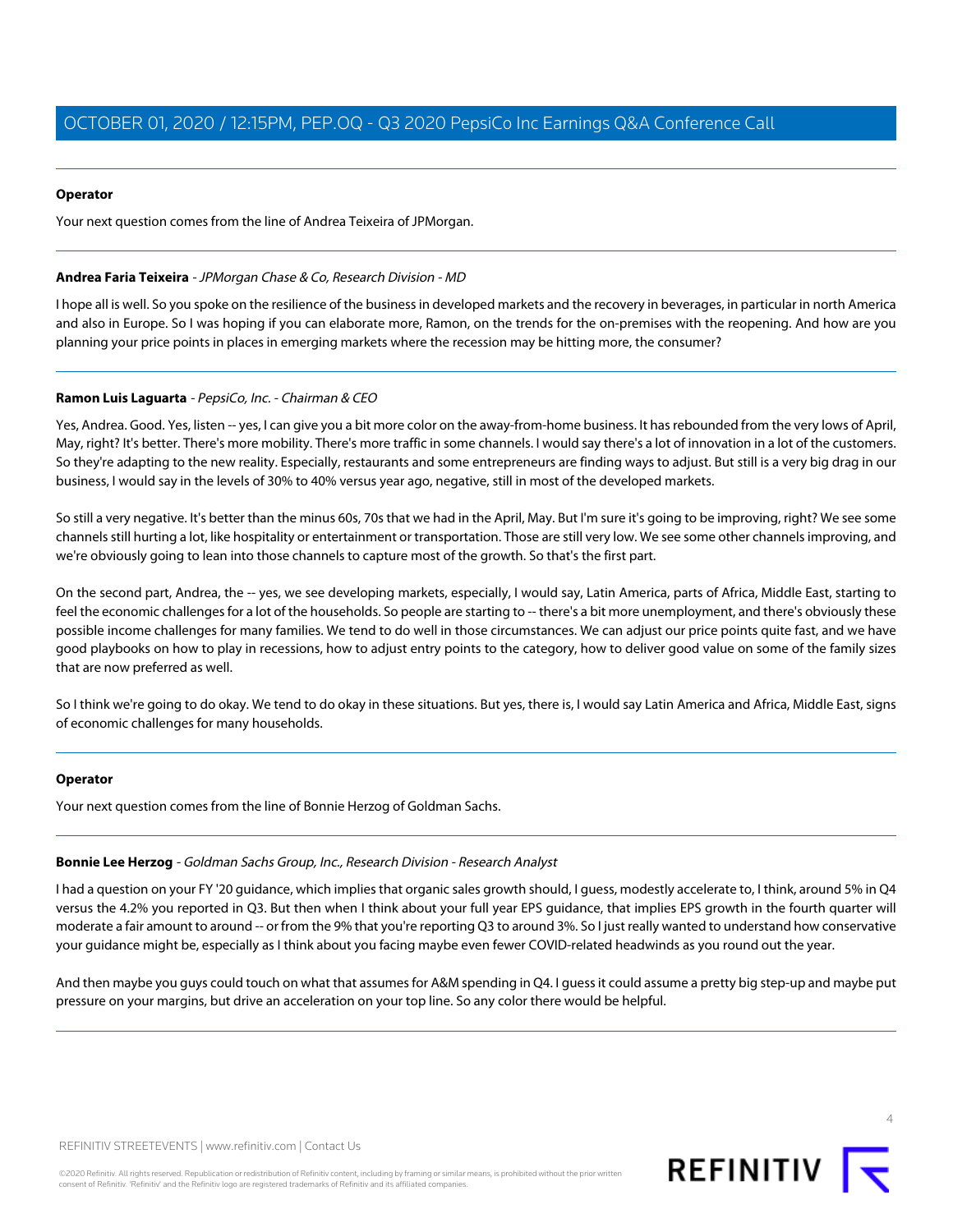# **Ramon Luis Laguarta** - PepsiCo, Inc. - Chairman & CEO

Hugh, you want to cover this one?

#### **Hugh F. Johnston** - PepsiCo, Inc. - Vice Chairman, Executive VP & CFO

Yes, happy to. A couple of things. Maybe you and Ravi can talk a little bit. My math is a little different on the top line for Q4. I think it lands somewhere in the mid-4s based on the implied full year backing into Q4.

And in terms of the margin implications, probably the biggest factor in all of it will continue to be the COVID cost. We mentioned that we had about \$150 million worth of COVID cost in Q3, and that will continue to some degree in Q4 as well. And it's a bit of a longer quarter in that regard.

In addition to that, you know that our A&M spend is booked on a curve. And as we get into the fourth quarter, the curve will be affected by the full year A&M spend. So I think it's a bit more of a drag in Q4 than it was in Q3. So nothing beyond those things, nothing in terms of other big, notable costs, other than higher A&M and COVID costs that will continue based on what you've seen so far.

#### **Operator**

<span id="page-4-0"></span>Your next question comes from the line of Bryan Spillane of Bank of America.

#### **Bryan Douglass Spillane** - BofA Merrill Lynch, Research Division - MD of Equity Research

Wanted to ask a question about PBNA and good sequential improvement in the third quarter. And I guess, Ramon, what I'd like to understand now is, now that you've got an energy drink -- a more comprehensive energy drink portfolio, can you elaborate a little bit more on some of the things you're going to do to potentially, I guess, take advantage of this situation? You've got a largely company-owned bottling system. You've got the resources to spend. So are there opportunities to begin to accelerate market share from here?

And then maybe if you could just touch on, in the third quarter specifically, were there any market share issues or any issues with out of stocks relative to maybe can shortages or packaging?

# **Ramon Luis Laguarta** - PepsiCo, Inc. - Chairman & CEO

Yes, good question. Listen, when we talked about PBNA about a year ago, we said we're going to try to go 1 step at a time trying to fix all the different opportunities we had with the different brands, right? And the truth is that Q3 is a good reflection of that effort that the team has done over the last year, 1.5 years. If you look at every one of our large brands, is accelerating. So Pepsi is growing; Mountain Dew, good growth; Gatorade, good -- very good growth, I would say; our coffees, our teas, our juices are growing double digit. So very good performance across.

We've then -- with regards to the energy integration, as you can imagine, there's a lot of small details, right, in -- operational details in integrating a business like Bang, which is quite sizable, and trying to move it from a very dispersed distribution setup to a more consolidated one. So in every state, we have different anecdotes, and also the ROCKSTAR integration. So I think the team has done very good job in terms of both the integration. Now we're starting to run it as a full business.

So to your question on the future, I think we're going to continue to double down on what I think has driven the success, which is very good innovation, right? So if you think about all our Zero innovation, it's doing very well. Gatorade Zero, massive innovation; Mountain Dew Zero is doing very well and starting to bring new consumers into the franchise, younger consumers that we had not been very successful with, so we feel good about that. Pepsi Zero growing very nicely. Then obviously bubly continues to do very well.



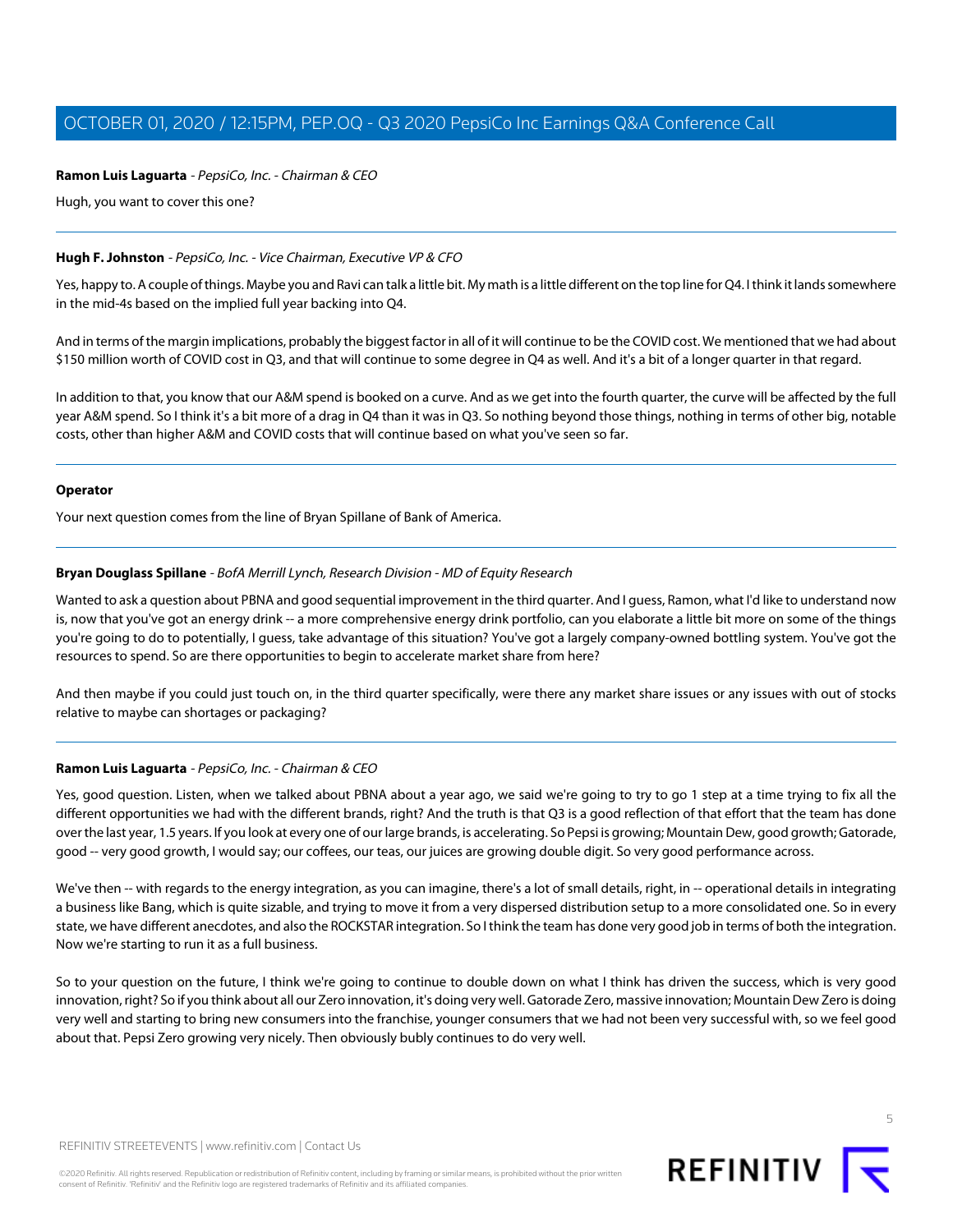So we'll continue to double down on innovation as a lever. We'll continue to double down on execution and becoming a better operating company. So I think the changes we've made to our organization to more of a division structure is giving us more granularity and more local excellence, if you wish, in terms of execution. We're going to double down on that.

The energy portfolio gives us much more scale in the convenience channel, which was a -- some sort of a weakness for us. And so we're improving in that channel. If you see the market share in convenience stores in the summer, great progress. So we're happy with how we're doing in that respect. So we'll continue with the playbook. It's working for us. Now we have 1 more set of tools in our arsenal with this energy portfolio.

We're happy with the way Gatorade is working. We're seeing a lot of more people exercising. It's a good trend. We like it, that people are exercising at home. People are embracing daily routines of exercising. That helps the sports drink category and obviously Gatorade as a leader in that category.

So we see a lot of positives for growth in the portfolio. And then we're happy with Mountain Dew. Mountain Dew Zero has been a great addition to the team. And it's -- I mean, it's getting scale and it's getting very good trial, very good repeats and is very incremental to the brand.

So I think you will see, I think, that sustained performance in PBNA. And hopefully, we can yet improve our market competitiveness as we go along.

#### **Operator**

<span id="page-5-0"></span>Your next question comes from the line of Nik Modi of RBC Capital Markets.

**Sunil Harshad Modi** - RBC Capital Markets, Research Division - MD of Tobacco, Household Products and Beverages & Lead Consumer Staples Analyst

I just had a quick clarification question, and then my real question. Ramon, I was hoping you could just clarify your comments around the COVID-related costs, in saying that you expect them to stick around in 2021 or beyond this year. I just wanted to see if you can just clarify how much of it actually, out of the total pool of COVID costs, do you actually think will stick around?

And then my actual question is just on Pepsi Beverages North America and its margin profile. So margins today are 400, 500 basis points below the peak. So I'm just trying to understand how you're philosophically thinking about the migration of that margin back up to kind of where they used to be. I mean, is this something that you want to really see happen quickly? Or do you think it will be a much more of a measured pace? Any thoughts around that would be helpful.

# **Ramon Luis Laguarta** - PepsiCo, Inc. - Chairman & CEO

Yes. Yes. On the COVID cost, my point is, I don't know how the pandemic will evolve, but I think it's going to be very likely that we still have to be very careful and keep our people safe for a large part of the year next year. It's not going to be as much as what we had this year, especially at the beginning. I think we're getting better at this. We're finding more effective ways to run the business under this difficult circumstances. But there's going to be a -- still some inefficiency and some additional cost because of COVID. So that was my point.

With regards to the PBNA business and the shape of its -- the portfolio and the profitability. Obviously, we want to get back to at much higher levels. The speed of the transition to the higher levels will depend on our success to drive market share and to drive efficiency on our -- especially S&D and supply chain, which is where I think we have more of the opportunity.

So we have a sense of urgency in all these, in becoming a better-performing top line company and in improving the efficiency of the business. As you can see from the Q3 results, it's a good performance, but we're not going to sacrifice the long term for the short term. So we're going to continue to invest in our brands, make sure that they're well funded, that we'll continue to keep our consumers in our brands, keep them engaged. We innovate with well-funded innovation, and that we invest in data. Especially, data and infrastructure investments are required to pivot to the multi

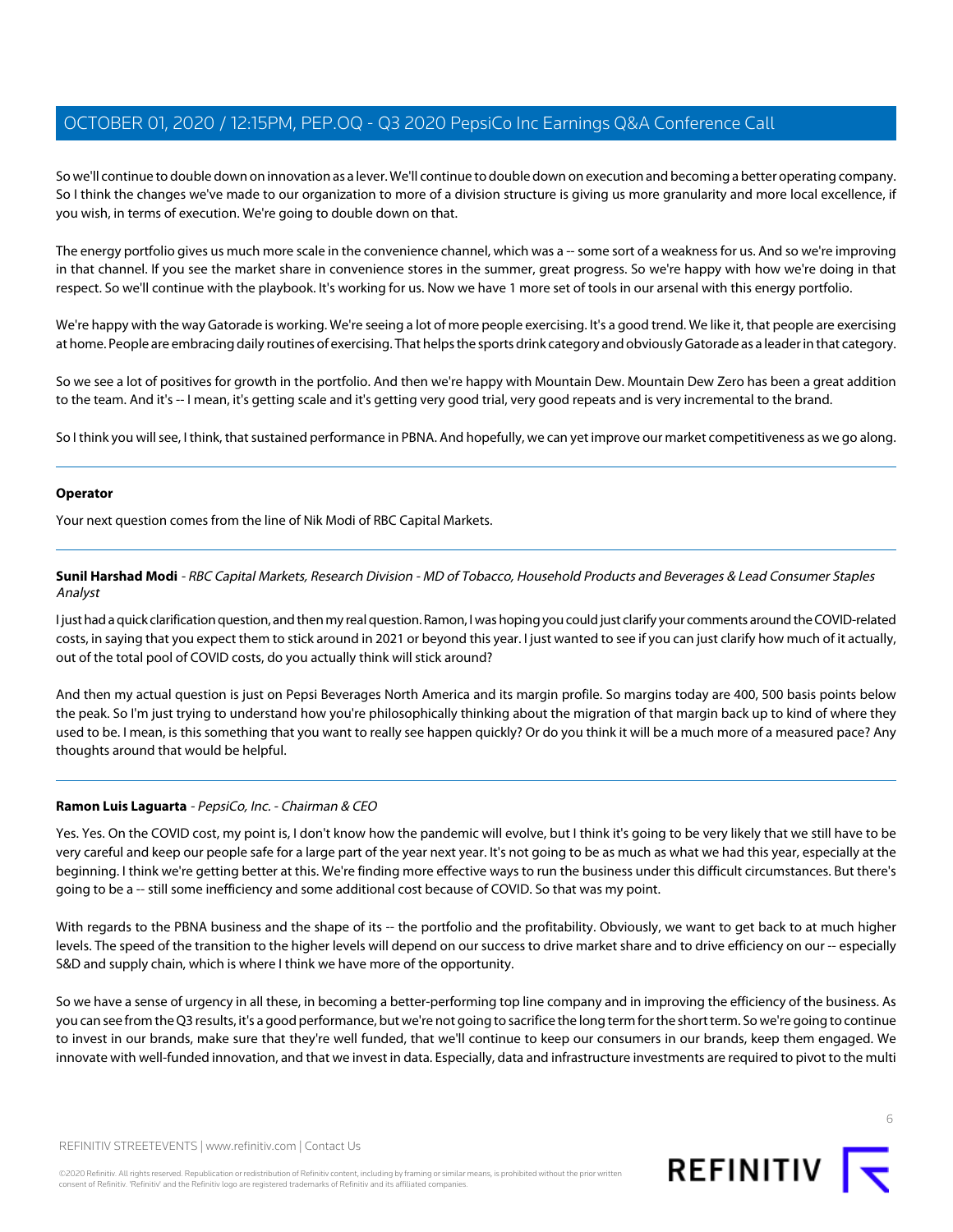-- the omnichannel world that we're living. And we're not going to sacrifice those investments for an accelerated profit improvement. But you should see profit improvement in PBNA going forward.

## **Hugh F. Johnston** - PepsiCo, Inc. - Vice Chairman, Executive VP & CFO

Ramon, if I can just add to Nik's question a bit on the COVID cost. Nik, to build on Ramon's answer a bit. Obviously, up front, there were sort of 2 implications. One was around taking reserves around potential losses due to customers exiting their businesses, particularly in the food service area. And then the second piece of the cost is personal protective equipment and sanitation and things like that, which is more ongoing. In Q3 and Q4, those numbers are sort of landing at about \$150 million or so. Depending on the course of the pandemic for next year, obviously, we're going to need to continue to protect our people. So those costs, obviously, will continue until we get to a point where we have a different outcome from the perspective of the virus.

#### **Operator**

<span id="page-6-0"></span>Your next question comes from the line of Lauren Lieberman of Barclays.

# **Lauren Rae Lieberman** - Barclays Bank PLC, Research Division - MD & Senior Research Analyst

You touched a little bit on your ability to move quickly in emerging markets to adjust pricing in a challenging macroeconomic environment. I was curious, number one, the degree to which you've already started to make those moves. Because in some of those markets, the price/mix is a little bit below what I'd modeled, but volume was a bit better. So I was curious kind of to what degree we've already started to put that playbook into place.

And then from a longer-term perspective, Ramon, I think 1.5 years ago, when you first started communicating with The Street about your longer-term plans, you talked about the need to broaden out the portfolio in international snacking into the value tiers, and that's where kind of your share performance wasn't quite what it could be. So I was curious if you've made any progress on that front. Of course, knowing COVID kind of interrupted business as usual, but I was curious about any progress there as well.

# **Ramon Luis Laguarta** - PepsiCo, Inc. - Chairman & CEO

Yes, yes. It's good. No, listen, I think international is probably the biggest opportunity we have long term, right? I mean, the per caps in both our beverages and our snacks still very low. And we see that as our #1 driver of future value for the company. So that's a big focus for us. We think the levers to drive per capita consumption, affordability clearly is a big one for us. And we continue to make progress on adjusting our cost structures to the different market realities. And that allows us to have much more flexibility on the price points and on the -- then what we decide to do with the different levels of tiering of the market.

So the big enabler, if you want, for being a really affordable product, and that would drive per caps, is our cost structures. And I think we're making great progress on adjusting a lot of the levers of that at the NR -- the cost, be it in the supply chain, be it in the G&A, be it in the selling and distribution. So I think we're making great progress on adjusting the decisions we make on supply, delivery and management for the different realities in the different developing markets. And that's driving affordability. That's driving, as you were saying, volume increase, even in a situation where a lot of those markets are suffering. Obviously, a lot of small stores are still closed.

And there's a lot of adjustment to the COVID reality in many of those markets from the consumer and customer point of view. But our strategic intent continues to be that one, reduction of costs, adjustment of the price points and continue to invest in the brands and the innovation that will drive the per cap development in international.

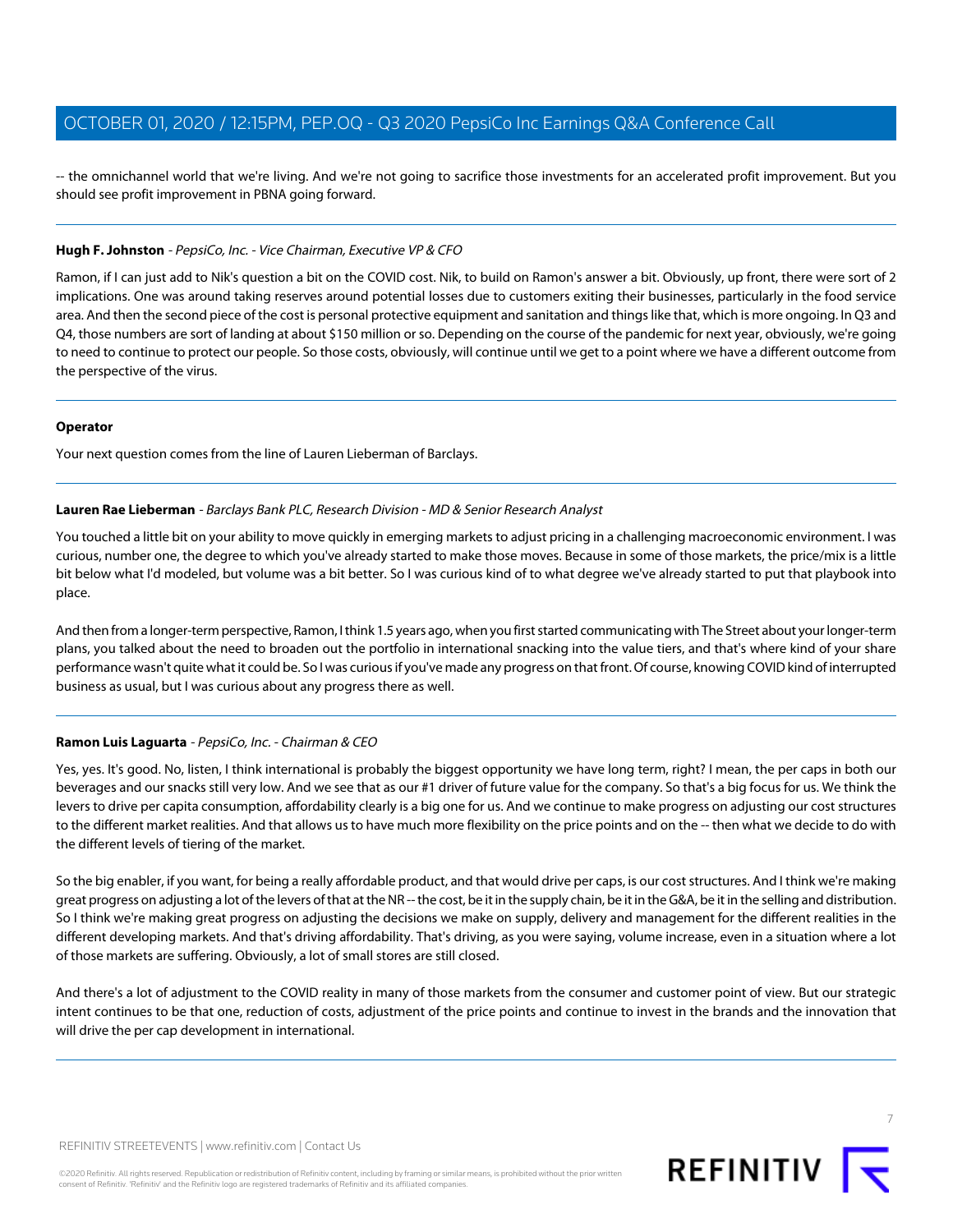## **Operator**

Your next question comes from the line of Kaumil Gajrawala of Credit Suisse.

## <span id="page-7-0"></span>**Kaumil S. Gajrawala** - Crédit Suisse AG, Research Division - MD & Research Analyst

Can we talk a little bit about Quaker? And if we should be thinking about Quaker differently long-term in that right now, obviously, it's benefiting from the environment that we're in. But is there anything happening there that might suggest trends could look different on a run rate basis for that part of your business?

# **Ramon Luis Laguarta** - PepsiCo, Inc. - Chairman & CEO

Yes. Listen, a couple of things there. Number one, we are gaining penetration in a good way with Quaker, most of the segments in the Quaker business, in these last 6 months. So we've gained penetration. We're investing to retain those new families and obviously to increase frequency in the -- it was a pretty large penetrated brand, it's not a small penetrated. So make sure that consumers kind of reconnect with the brand; and with the transformation we've made to the portfolio in the last few years, eliminating artificials or making the product, I would say, more forward-looking products. So I think that work is in motion, and I think consumers are voting that they like our products, and we're gaining share in many of the subsegments of the Quaker family.

Now going forward, our assumptions, and -- but it's still to be validated with future -- we need to see where the consumer really ends up. I think there's going to be more cooking and eating occasions at home going forward. And especially, we think that breakfast, there will be at least 1 or 2 more occasions at home every week because I don't think we're going to go back to work in the same way that we used to. And that's our assumption at this point.

Obviously, we can be right or we can wrong. But if you judge by how, in developed markets, everybody is thinking about their return to the offices, I think it's going to be a much more flexible environment, a much more tech-enabled remote kind of work where consumers will be at home a few days of the week. And that will drive, I think, a different behavior in terms of breakfast consumption and potentially some of the other mills during the day, especially lunch.

So that's how we're thinking about the long-term category growth, and we're trying to position ourselves to compete well in that new environment, where there should be more occasions for our products.

#### <span id="page-7-1"></span>**Operator**

Your next question comes from the line of Rob Ottenstein of Evercore.

**Robert Edward Ottenstein** - Evercore ISI Institutional Equities, Research Division - Senior MD, Head of Global Beverages Research & Fundamental Research Analyst

First, just a clarification of your prerecorded tape, in which you said you expect the U.S. to be fairly steady, but international being somewhat choppy. I'm wondering if you could tell us kind of what you actually saw in September in international markets to drive that.

And then my main question is you put out now some very interesting direct-to-consumer businesses in the U.S. Realizing that they're very small today, but can you talk about what you're learning from those in terms of the consumer behavior, habits and innovation, and how you expect to use those direct-to-consumer channels in the future.

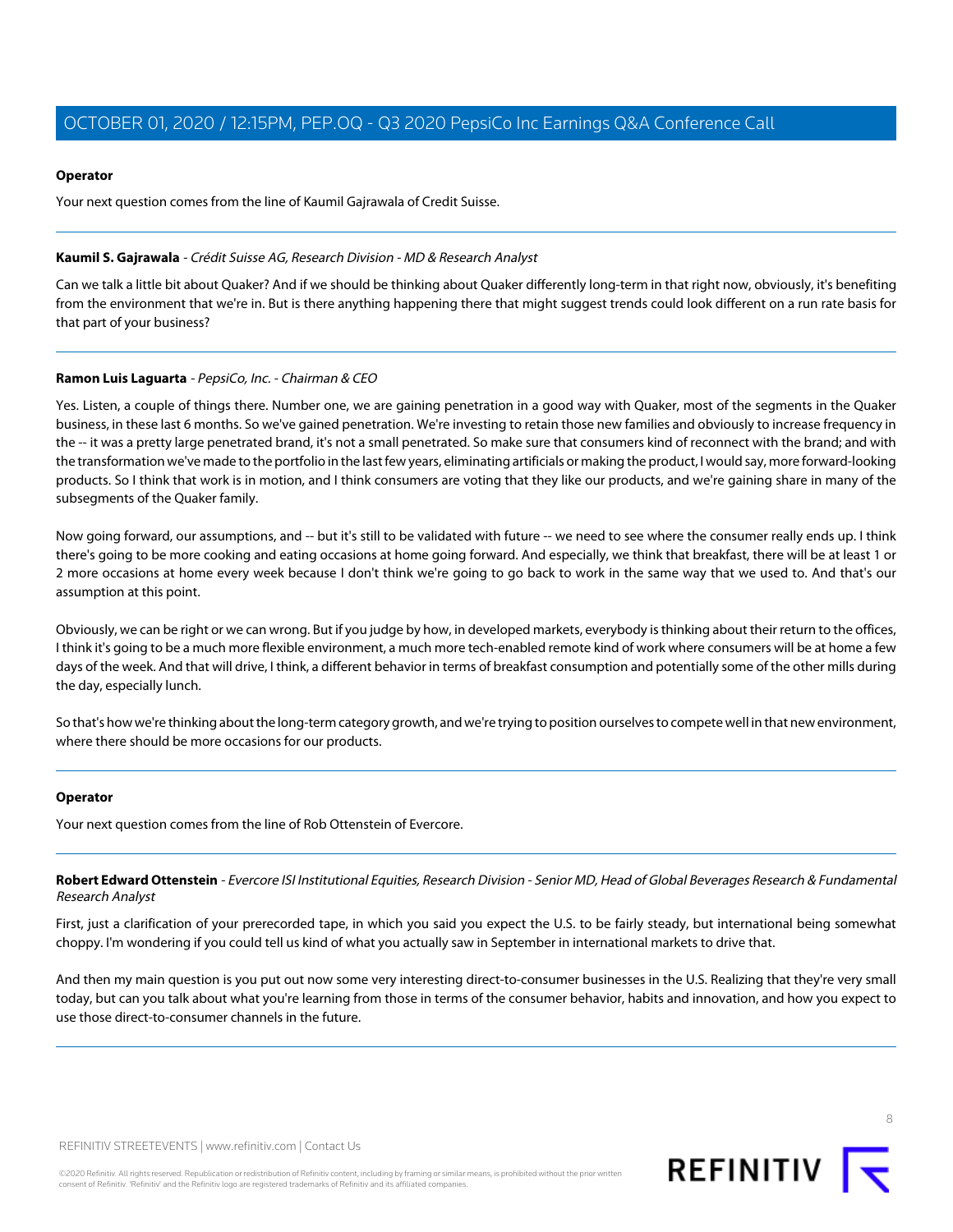## **Ramon Luis Laguarta** - PepsiCo, Inc. - Chairman & CEO

Yes. The direct-to-consumer models, as you're saying, is more of an attempt for us to stay closer to the consumer, read them, understand reaction to early innovation, and then obviously take it mainstream into the balance of the channels. It is still, as you're saying, very embryo-nary, smaller percentage. But we're getting good insights, and we plan to obviously scale them up a little bit and get better at reading consumers early, test and learning with our innovation. And also improving the way we segment consumers. We have prototypes with consumers that we can innovate and talk to in our communication. So that's the journey going forward.

In terms of the COVID in international, as you read around, there is an increase in COVID cases in especially Europe, I would say. They had managed to control the pandemic pretty well. Now September, they've seen a number of cases going up. The way we're seeing governments managing the situation so far is with local restrictions. When that happens, the business gets a little bit impacted, but not as much, obviously, as it was during the April, May, more dramatic restrictions on people mobility.

So we're not seeing the business being impacted much at this point. That doesn't mean that as the winter comes and there is -- if they have -- the governments have to take more restrictions, that the business may be a little bit more impacted, especially on the away-from-home and some of the more capital channels.

So far, we haven't seen that. And we're seeing the governments making very -- a bit more balanced decisions between keeping the economy going and trying to protect everybody against the spread of the pandemic. So that's the situation, especially in Europe, as we've seen the situation evolving there.

#### **Operator**

<span id="page-8-0"></span>Your next question comes from the line of Steve Powers of Deutsche Bank.

# **Stephen Robert R. Powers** - Deutsche Bank AG, Research Division - Research Analyst

Ramon, when you think back to the original faster, better, stronger framework that you laid out early last year and the investment priorities that you laid out alongside that, I guess I'm curious just to hear whether the experiences of 2020 have altered those priorities at all. I'm interested whether there are key things that have been permanently accelerated or added new to the mix versus other things that maybe have been deprioritized even if only temporarily.

And I guess related to that, maybe this is for Hugh. Just -- I just note that CapEx for the year is about the -- is now coming in about \$1 billion lower versus the original outlook when 2020 started. And should we consider that simply a deferral? Or have you found efficiencies to more structurally reduce those investments?

#### **Ramon Luis Laguarta** - PepsiCo, Inc. - Chairman & CEO

That's good question. Listen, I think we're happy that we had that framework going into this pandemic, right? Both the PepsiCo ways with very clear behaviors for our people, it has helped us a lot in managing through the pandemic, especially when we have now a more kind of empower organization, making more decisions in the front line. And they have a very, I think, good framework, clarity on what's expected, and I think that's helping us perform.

In terms of the 3 vectors you were referring to, the faster, stronger, better. We're happy with the faster. Clearly, we're becoming more competitive in the marketplace. As we look into the future, I think we're going to have to probably go more after drivers of share because categories might slow down a little bit. So I think innovation brands, execution will play a very high role in trying to capture that market share.

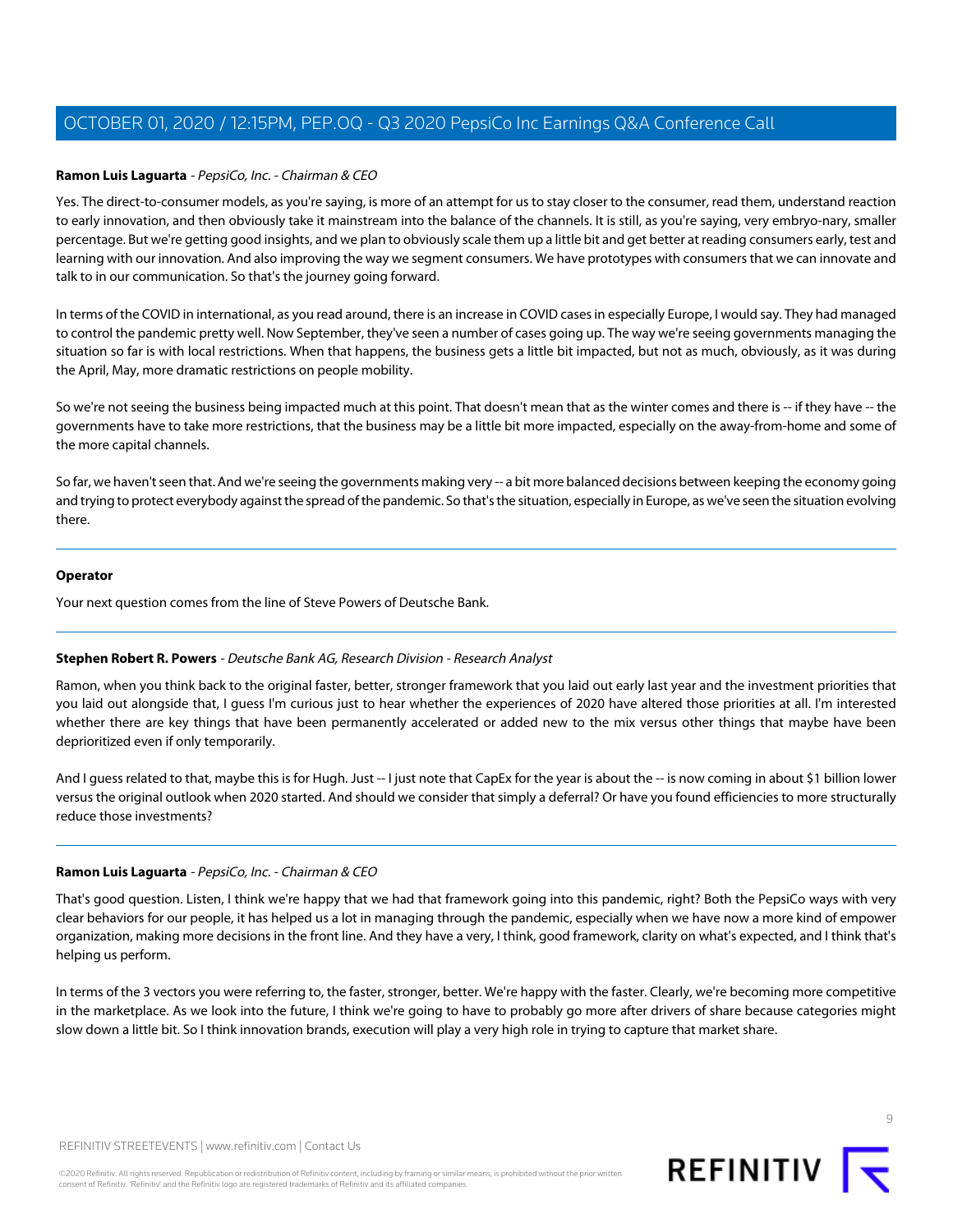When you look at the stronger, we had some -- obviously, it was part of the agenda to invest in becoming a much better omni-channel company, right? So e-commerce was big, supply chain flexibility was big to enable that omnichannel. Obviously, I mean, the -- what's happened, you saw the numbers, the penetration of e-commerce or e-grocery has just accelerated by 3 years. So what we had forecasted to be 3, 4 years from now, it's happening now. So that is a big focus of the organization. How do we accelerate the pivot into the omnichannel much faster? Which means that we're going to have to up some of the capabilities that we have.

I think we've made great progress in how we deal with consumer data and how we have much more performance in marketing, we're improving a lot of those capabilities, creating internal content. All that is happening on the flexibility of the supply chain as well. I think we were lucky that we made a lot of investments in additional capacity last year, and that's helping us this year big time and helping us to have more flexibility. So good progress there. I think we need to pivot with more of a sense of urgency.

The other area where we're doubling down is what we call holistic cost management. Holistic cost management was a capability we had. But clearly, we need more of that in terms of being able to repurpose money from one part of the P&L to another part of the P&L., and where we have inefficiencies, get rid of those inefficiencies to reinvest back we're going to get the best ROI in terms of growth and flow-through. So that capability, I think we've made good progress. That's another area where we're putting a lot of emphasis.

On the better side, I would say the social consciousness, I mean, the need for becoming much more of a social company -- not social company, but social-aware company, both in terms of the environment and the inequalities, I think has also increased given the pandemic. So you saw we increased the foundation funding. We're also quite focused on improving all our environmental footprint.

So those are areas that, more than changing the trajectory, is more a sense of urgency to get them done earlier as the consumer and society is expecting us to, I think, go faster in those areas.

# **Hugh F. Johnston** - PepsiCo, Inc. - Vice Chairman, Executive VP & CFO

Yes. Steve, to finish off on your question around CapEx. Clearly, there's some element of timing as COVID's made it more difficult to execute capital projects. But I would also tell you, we spent a lot of time and energy around identifying new low-cost sources of capital and doing things in a much more efficient way. That clearly is going to benefit the level of spending going forward. So in terms of specifics, more to come in February. But I would tell you, we are getting more efficient with capital spending.

# <span id="page-9-0"></span>**Operator**

Your next question comes from the line of Kevin Grundy of Jefferies.

# **Kevin Michael Grundy** - Jefferies LLC, Research Division - Senior VP & Equity Analyst

Great. Congratulations, guys. Great results so far year to date. Ramon, question for you. We've covered a lot of ground. I did want to ask you about your openness to moving into the alcohol space, specifically hard seltzers. So as you know, the category has been growing rapidly. You've seen Coca-Cola's launch here with Topo Chico in Latin America recently. They plan to launch in the U.S. next year with Molson Coors. There's also discussion that Monster and perhaps some others, non-alcohol players, may be moving into the space.

So I was hoping you could comment on your openness to moving into hard seltzers. Is this an area that PepsiCo is looking at? How much time are you spending internally? And then maybe some of the governors that may be in place around that possible decision.

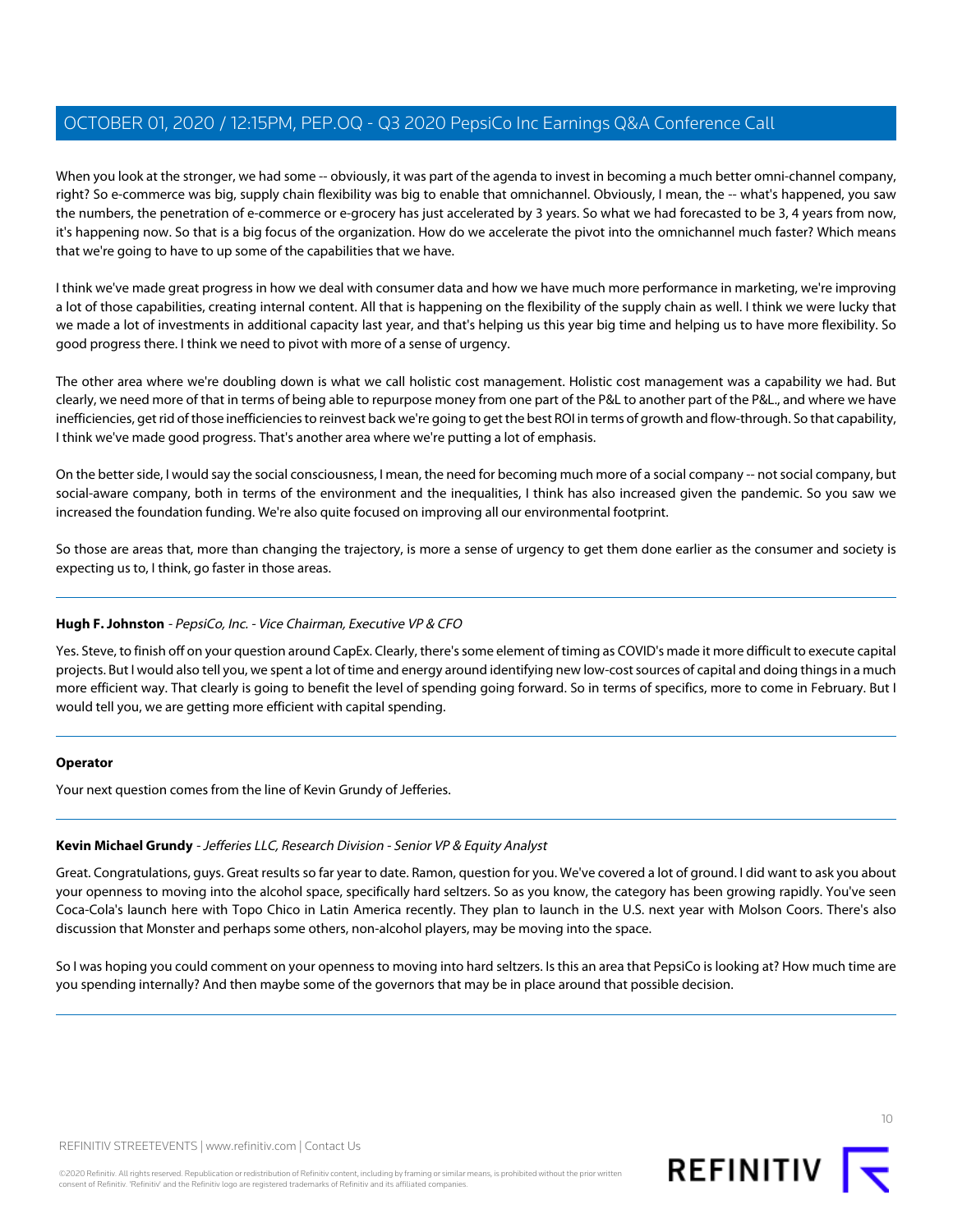## **Ramon Luis Laguarta** - PepsiCo, Inc. - Chairman & CEO

Yes, welcome. No, listen, our focus today, 100% focus, is getting the energy strategy right. Right, in terms of executing that. I think, as I said earlier, it's a multi-vector strategy that requires both ROCKSTAR doing very well, it requires to do a great job with Bang, it requires innovation in Mountain Dew to move into that space and then do a great job with Starbucks. So those 4 big pillars, that's taking a lot of our focus, and that's going to be our priority, right, especially 2021. And I think you will see great progress in all those 4 front.

Now obviously, we look at every opportunity, right, there is in the industry. And a couple of years ago, it was CBD, now it's more alcohol. So we get a lot of opportunities in front of us. Of course, we're looking at all of them, and of course, we have people that are thinking more long-term versus the very immediate 2021. So we're reflecting, we're thinking what are the best options, and we will make decisions in the coming quarters whether this is an area where PepsiCo wants to play. And then more importantly, how do we capture a lot of value of this opportunity? Given the 3-tier system, it's not obvious how you capture a lot of value.

So there is a -- first, I would say, do we play or not? Second, very important, is who do we play with and who do we partner to maximize the value for PepsiCo?

#### **Operator**

<span id="page-10-1"></span>Your next question comes from the line of Laurent Grandet of Guggenheim.

#### **Laurent Daniel Grandet** - Guggenheim Securities, LLC, Research Division - Senior Analyst and MD of the Consumer & Retail Team

Ramon and Hugh, and despite the current environment, definitely a strong quarter. So congrats to the entire team. A lot has been covered, so just a clarification maybe on PBNA results. Strong results in the quarter, especially as the economics in there continued to suffer. So maybe you could help us reconcile the difference between what we are seeing in Nielsen from your reported numbers. So could you tell us how big now is e-commerce and on-premise channels for PBNA and the growth you are seeing in those 2 channels.

#### **Ramon Luis Laguarta** - PepsiCo, Inc. - Chairman & CEO

Yes, Laurent. I mean, there's been quite a discrepancy always between the Nielsen numbers and the full performance of PBNA. So I would not go into the details of what is each channel. Obviously, e-commerce is booming and e-commerce is large. But there's much more than e-commerce between the final, I would say, results of the company and what Nielsen covers in its review sample. So that's as much as I can say. There's obviously away from home. There's many channels that are not well covered, including some, I would say, organized channels that are not well covered by Nielsen.

#### <span id="page-10-0"></span>**Operator**

Our final question will come from the line of Bill Chappell of Truist Securities.

#### **Grant Blandford O'Brien** - Truist Securities, Inc., Research Division - Associate

This is actually Grant on for Bill. Just a quick one on Frito and the competitive dynamics in that space. You had a fairly large regional competitor that is now public and talked about some geographic expansion opportunities across the U.S. So wondering if you guys have seen anything different so far in the competitive dynamics or pricing in that space, or if you would expect to maybe over the next couple of years. I know there's been a focus on share and holding share, gaining share in this call. So wondering if that would change your strategy or their strategy going forward.